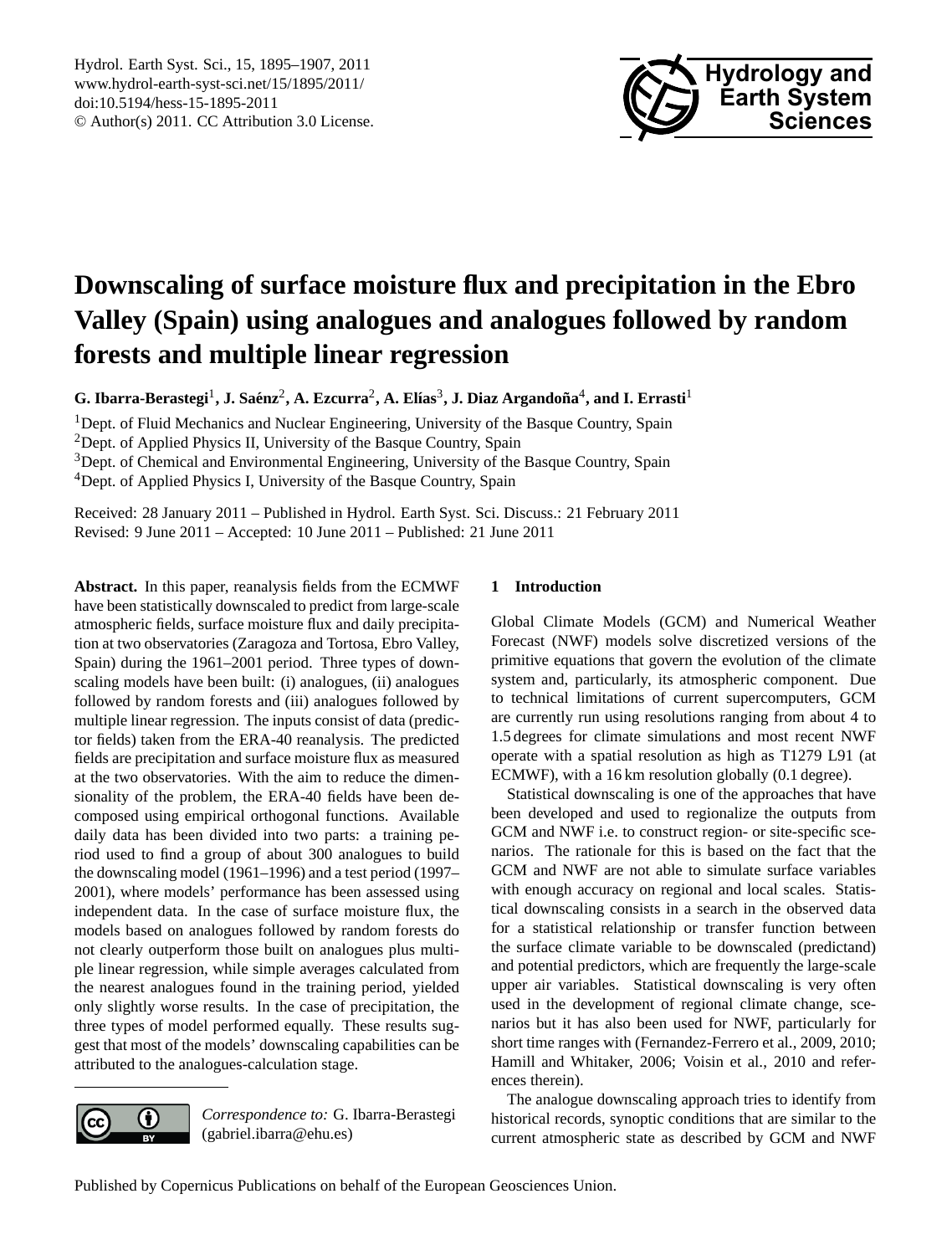models. The idea is that historical records at a given location obtained under past similar atmospheric conditions, can now be expected to be a good estimate for current observations at the same place. The Euclidean distance is usually employed (Matulla et al., 2008) to compare current and past synoptic conditions and then identify those which are close (similar) to the current state of the atmosphere. In order to reduce the dimensionality of the phase space and to help in the finding of good analogues, empirical orthogonal functions (EOF) are usually calculated from raw synoptic data. It is recommended to retain a number of EOF representing 80 %–90 % of the overall variability (Matulla et al., 2008).

The analogue technique has often been used as a downscaling method (Zorita and von Storch, 1999; Fernández and Sáenz, 2003; Timbal and Jones, 2008) and it performs similarly when compared with Canonical Correlation Analysis (CCA) while outperforming nonlinear approaches like Classification and Regression Trees (CART) and neural networks (NN) (Zorita and von Storch, 1999).

For downscaling purposes, several regression techniques – linear or not – have been also widely used. In this line, for surface temperature, a classical CCA seems to perform better than other linear methods (Huth, 2002). Among nonlinear methods is worth mentioning the use of different types of NN which are reported to outperform linear models (Weichert and Bürger, 1998; Miksovsky and Raidl, 2005; Davy et al., 2010). Other works suggest that for statistical downscaling of temperature, linear models cannot be beaten by NN (Huth et al., 2008).

A combination of analogues with other techniques like CCA, NN or a Bayesian model for precipitation downscaling but at 6-hourly level and in forecasting mode has also yielded good results (Fernández-Ferrero et al., 2009, 2010). In general, several studies exist which as a first step, have used an initial search of analogues followed by some calibration step (bayesian or not) (Benestad, 2008, 2010; Hamill and Whitaker, 2006; Voisin et al., 2010). The use of bayesian techniques for calibration purposes of ensemble forecasts is the focus of other studies focused on multivariate gaussian data (Stephenson et al., 2005). It is well known that analogue-based statistical downscaling models cannot produce non-observed record-breaking output values and some calibration techniques have been proposed to overcome this problem (Benestad, 2010).

In the last decade, a great number of machine learning algorithms have been developed (Witten and Frank, 2005). Among them, Random Forests (RF) has become increasingly popular for several reasons, being the most important one its ability to model nonlinear relationships.

When compared with other techniques also intended to deal with nonlinear regression, in the case of similar downscaling problems the literature shows that RF and a type of NN, the multilayer perceptron, perform similarly (Eccel et al., 2007).

RF is based on the CART technique, in which a tree is built to relate a set of inputs to a group of output variables. The relationship between inputs and outputs may be highly nonlinear if taken as a whole, but if analyzed at different ranges, the nature of the relationships inside each range may be modelled in a simpler way. For this reason, in a CART the feature space is recursively splitted into a set of regions in which a simple model like a constant (Hastie et al., 2001) or a simple linear regression can be fitted. As the splitting process progresses starting from the root, the tree is divided at subsequent nodes into branches and sub-branches until reaching the leafs (a more homogeneous region where a simple regression between inputs and outputs is more evident). The final stage implies going backwards to the tree obtained and prune it using cost-complexity pruning algorithms. (Hastie et al., 2001).

Random forests are built using CART but adding two layers of randomness (Liaw and Wiener, 2002):

- 1. If a number of bootstrap samples from original data are drawn, a regression tree can be obtained with each sample, thus obtaining a "forest".
- 2. In standard trees, each node is split using the best split among all variables. In a random forest, for each tree, each node is split using the best among a subset of  $m$ predictors randomly chosen at that node.

Each tree is grown to the largest extent possible. There is no pruning. The most relevant parameters in running the RF algorithm are  $(i)$  *m* the number of predictors made available to each node and (ii) the number of trees grown Being  $p$  the number of candidate predictors, values of *m* like  $p/3$  or  $p^{0.5}$ are usually adopted. Nevertheless, results do not strongly rely on the choice of  $m$  (Breiman, 2001). The number of trees necessary for good performance grows with the number of predictors. The best way to determine how many trees are necessary is to compare predictions made by a forest to predictions made by a subset of a forest. When the error obtained with the subset is the same as the error obtained with the full forest, this means that the forest has got enough trees (Breiman, 2001).

RF can be used for classification and regression purposes. In the case of regression, the output of the RF model will simply be the average of the outputs obtained in each tree. RF are reported to clearly outperform CART (Siroky, 2009), being one of RF's most important advantages when compared with other techniques, that overfitting never takes place (Siroky, 2009). The relative importance of each predictor on the predictand is estimated at each tree by calculating the increase in the mean square error due to permuting a given predictor. If that regressor has no predictive value for the response, it should not make a difference if its values are randomly permuted before the predictions are generated (Grömping, 2009). Then, differences due to these permutations in all the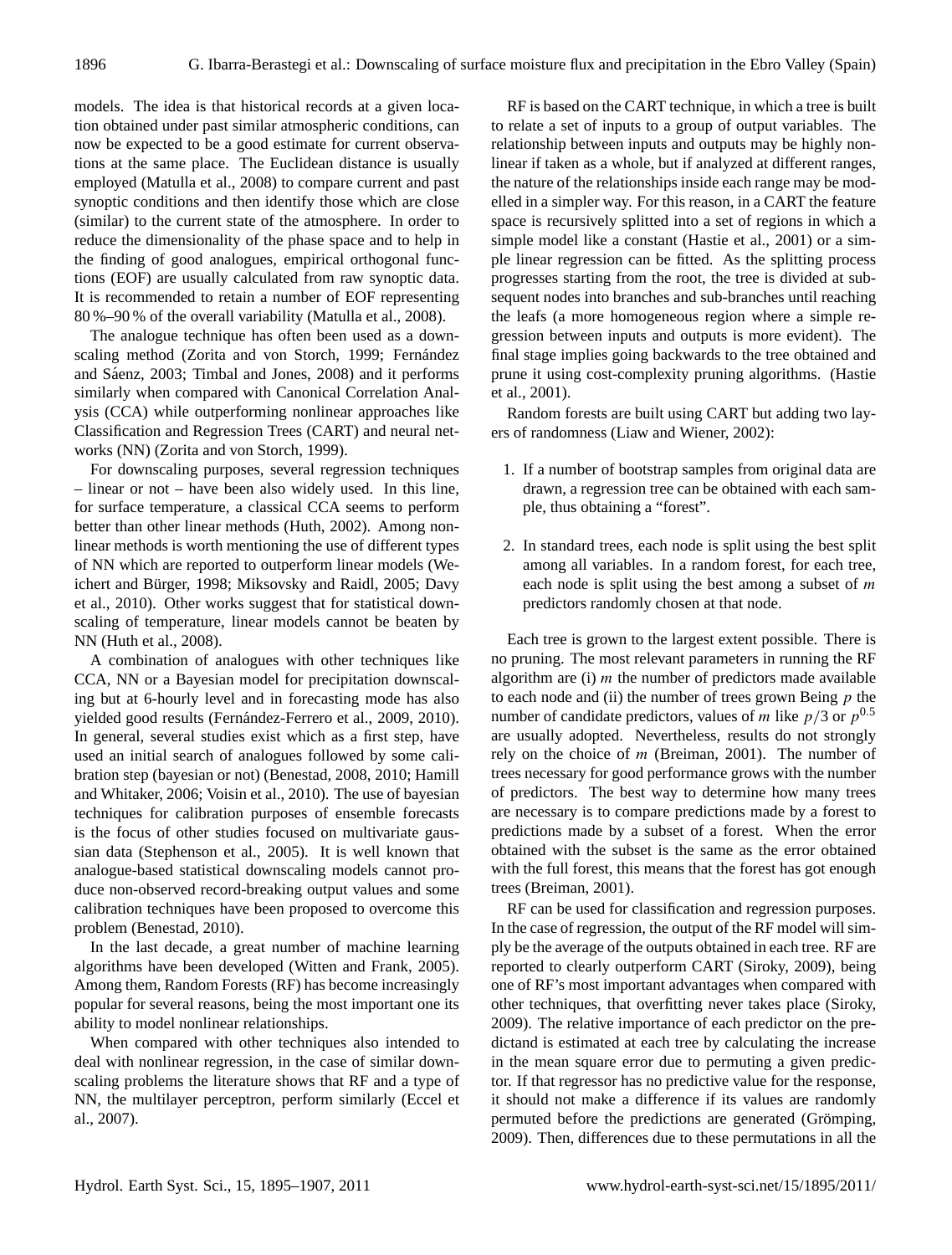trees are averaged and normalized by the standard error. This is known as mean decrease in accuracy of the predictor.

A thorough revision regarding the major mathematical aspects of RF, can be found in the literature (Breiman et al., 1984; Breiman, 2001, 2002; Hastie et al., 2001; Liaw and Wiener, 2002; Ishwaran, 2007; Siroky, 2009; Grömping, 2009).

In the case of the Iberian Peninsula (IP), precipitation shows an important spatial variability with typical yearly values ranging from 300 to 3000 mm depending on the location. The variability of precipitation is associated with several atmospheric patterns, depending on the location or the season of the year: the most important patterns influencing Iberian precipitation are East Atlantic (EA), North Atlantic Oscillation (NAO); Southern Oscillation Index (SOI) and Scandinavia (SCAND) (Rodriguez-Puebla et al., 1998; Fernández et al., 2003).

Although in precipitation downscaling there is little consensus as to the choice of atmospheric predictor variables (Wilby and Wigley, 2000), the most common input variables have been 850 and 500-hPa heights. In other works, additional variables like 500-hPa temperature, 700 hPa levels, 500-hPa relative humidity, 500-hPa wind components, 1000–500-hPa thickness and 850-hPa temperature fields to mention a few, have also been used (Cavazos, 2000; Wilby and Wigley, 2000; Schoof and Pryor, 2001). In more recent works, the predictors for the downscaling procedure include mean sea level pressure, geostrophic wind field, specific humidity and moisture flux (Wei et al., 2010) or total precipitable water (Timbal and Jones, 2008). A thorough analysis of different combinations of predictors applied to short range quantitative precipitation forecast was presented by Fernandez-Ferrero et al. (2009).

In the case of precipitation, using highly nonlinear techniques like radial basis function (RBF) NN instead of more simple linear models, only represents a marginal improvement (Weichert and Bürger, 1998). Other works also suggest that in the case of precipitation, a linear model of downscaling can perform equally or even better than highly nonlinear NN (Trigo et al., 2001). A comparison between NN and linear downscaling for daily temperature and precipitation showed that NN performed better, although the results with precipitation have been significantly poorer (Schoof and Pryor, 2001). As reported in the literature, performance tends to be better in winter (Timbal and Jones, 2008; Wei et al., 2010) and mid latitudes (Cavazos and Hewitson, 2005). Typical correlation coefficients between predictions and observations may reach values around 0.7 for downscaling of monthly averages and about 0.5 for daily precipitation.

The technique of analogues have been used for precipitation downscaling in the IP with similar results and are reported to outperform NN (Zorita and Von Storch, 1999). Analogues followed by a bias-correcting heuristic formula has also been used for precipitation downscaling (Timbal and Jones, 2008). Generally speaking, the combination of classification schemes like Cluster Analysis (Schoof and Pryor, 2001), or self-organizing maps (Cavazos and Hewitson, 2005) followed by regression techniques (linear or not) seem to yield the best results for precipitation downscaling. A comprehensive review of methods and predictors used can be found in the literature (Wilby and Wigley, 2000).

At a hemispheric scale, changes in the vertically integrated moisture transport are connected to the different phases of the NAO (Hurrell, 1995). Regarding the moisture transport on the Iberian Peninsule (IP), the NAO and EA patterns are known to play a key role (Fernandez et al., 2003). The two most important moisture source regions affecting the IP are in a tropical–subtropical North Atlantic corridor that extends from the Gulf of Mexico to the IP, and the IP itself and the surrounding Mediterranean (Gimeno et al., 2010). The importance of these two source areas varies throughout the year, and also with respect to different climatic regions inside the IP.

Some works have also focused on the downscaling of different moisture variables. A set of downscaling models built on multiple linear regression showed that in the case of humidity variables, the most efficient predictors are the lowmedium tropospheric air humidity variables (up to 500 hPa) and adding circulation and/or temperature variables to the predictors could only bring a marginal or even no improvement over the downscaling models based on the humidity variables only (Huth, 2005). The results show that in the case of water vapour pressure and dew point temperature, results are better than those obtained for relative humidity and dew point depression (Huth, 2005). Like in the case of precipitation, a comparison of water vapour downscaling methods using linear regression and RBF NN, showed that a nonlinear model like RBF outperfoms linear models, although not dramatically (Wilby and Wigley, 2000).

In this study, a combination of analogues, RF and linear regression techniques are applied, analyzed and compared for downscaling purposes in the Ebro Valley (Spain) (Fig. 1). The main objective of the study is to compare the performance of different techniques for the downscaling of moisture-related variables. All of the techniques share a common core, the search of analogues in the space spanned by the EOF of the predictor fields, but they differ in the way the output from the analogue phase is postprocessed.

The target variables are the moisture flux and precipitation. Changes in the variables involved in the water cycle in the area of interest (Ebro Valley) like moisture flux and precipitation, are likely to have an impact on future changes regarding the overall water cycle in the Mediterranean Sea. Gaining a better knowledge on downscaling techniques applied to the variables involved in the water cycle, may contribute to a more accurate regionalization of future projections as described by large-scale climatic models (Mariotti, 2010).

Precipitation is one of the most commonly used variables for climate change studies.The reason is that the evolution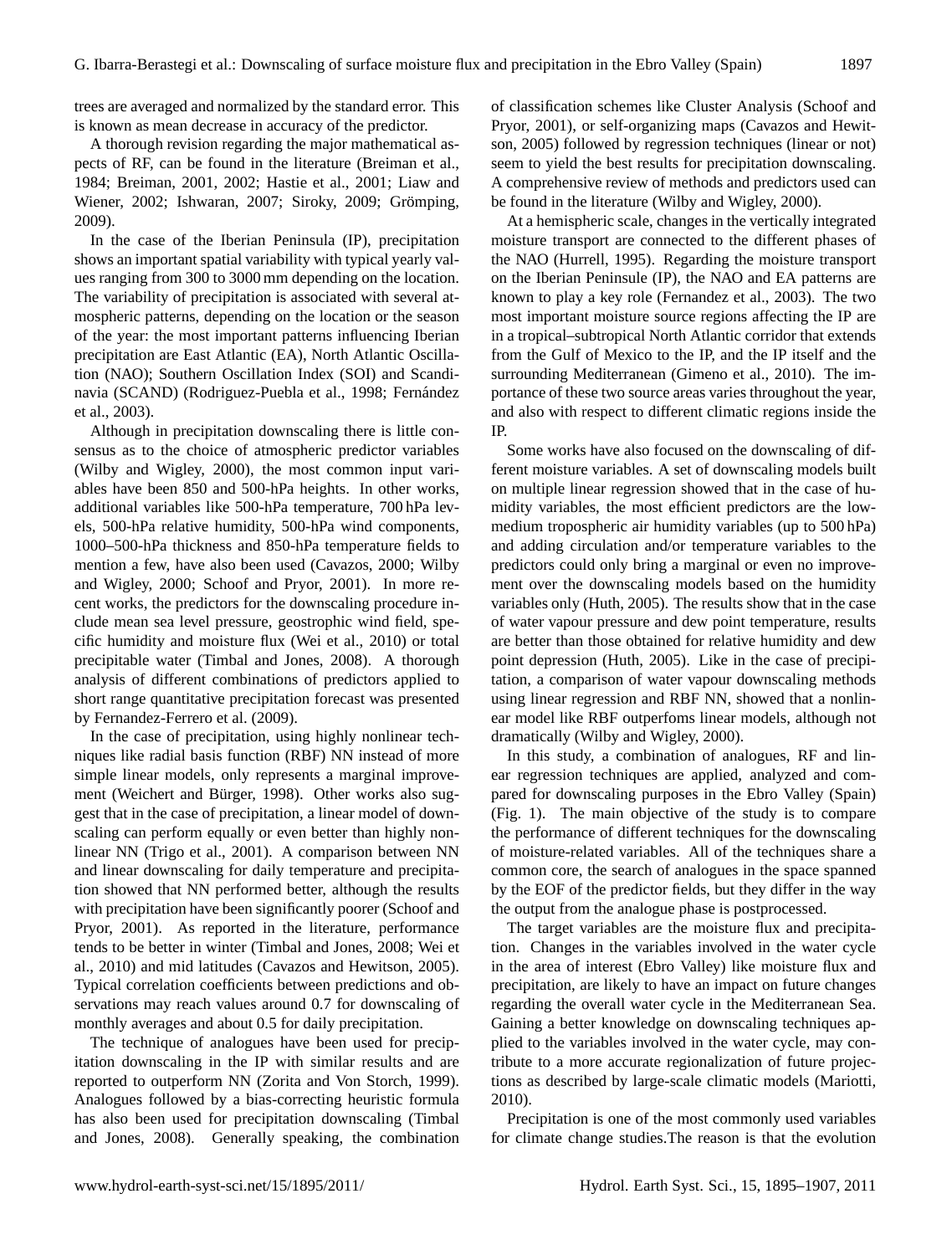

**Fig. 1.** Area of study. ERA-40 and ERA-Interim 35 gridpoints, Ebro Valley, Zaragoza (Zar) and Tortosa (Tor).

in the amount of precipitation over a country is crucial for a whole set of natural and economic processes.

In the case of the surface moisture flux (in this paper, denoted as the vector  $q_{10}$  with zonal and meridional components  $q_x$  and  $q_y$ ), it is a variable closely related with the hydrological cycle over any area. Most of the humidity transport takes place through low-level atmospheric layers and is affected by several surface characteristics such as topography, land surface and others that vary in the smallest scales. In general, a complete study of the moisture cycle over the region would require the analysis of vertically integrated moisture transports and water column, which are the quantities related through conservation laws with moisture sinks and sources such as precipitation or evaporation (Berbery and Rasmusson, 1999).

Unfortunately, historical data from rawinsonde observations are quite scarce, and the study cannot be currently easily extended to vertically integrated moisture transports in order to close the atmospheric hydrological cycle through the whole troposphere. Thus, for this study the moisture fluxes at the surface are considered as an initial problem before further studies allow an analysis of tropospherically integrated transports. Additionally, moisture flux at the low levels of the troposphere is a variable obtained from the product of two original variables forecast by a NWF or a GCM model. It is interesting to check the ability of the downscaling model to forecast it, since there are other variables, such as the wind speed that involve multiplication of original variables and are of special interest, for instance in wind energy.

The previous experiences gained by the research group in the combination of analogues and linear/nonlinear techniques (Fernández and Sáenz, 2003; Fernández-Ferrero et al., 2009, 2010) has inspired the methodology used in this paper. In this work, analogues, linear regression and random forests have been used to build statistical downscaling models for surface moisture flux and precipitation at two observatories (Zaragoza and Tortosa, Ebro Valley, Spain) corresponding to the period 1961–2001. The models have been built at a daily time scale.

Section 2 presents the data used in the study and the methodology applied to perform and evaluate the forecasts. Results are presented in Sect. 3. Finally, conclusions and prospects for future work are presented in Sect. 4.

## **2 Data and methodology**

### **2.1 Data**

For  $q_{10}$  and precipitation downscaling purposes, the largescale observed predictors have been derived from the European Centre Medium-Range Weather Forecast (ECMWF), corresponding to the ERA-40 (Uppala et al., 2005) and ERA-Interim reanalysis, downloaded from ECMWF's MARS server with a  $1.125^{\circ} \times 1.125^{\circ}$  resolution. ERA-40 and ERA-Interim reanalysis are projected onto the same grid. The studied area is a rectangle of 35 gridpoints with latitudes in the range (39.375◦ N, 43.875◦ N) and longitudes between −3.375◦ E and 3.375◦ E, that is, the North-Eastern part of the Iberian Peninsule, and more specifically, the Ebro valley (Fig. 1). In order to check the sensitivity of the results to the size of the domain, two additional domains with 90 and 9 gridpoints have been used, and additional information on them can be found in the discussion paper, whilst results from these domains will only briefly presented here. Considering the spatial resolution of the original dataset, the daily frequency (that is the large sample used) and the high number of vertical levels used, larger domains could not be used due to memory constraints in the available computers. However, previous results from the authors suggest (Fernandez and Saenz, 2003; Figs. 13 and 14; and Table 1) that very big domains do not imply a real advantage when using analogues in the EOF space. The reason is that the EOF select the directions of the phase space with the maximum variability, which, for very large domains, can happen in areas very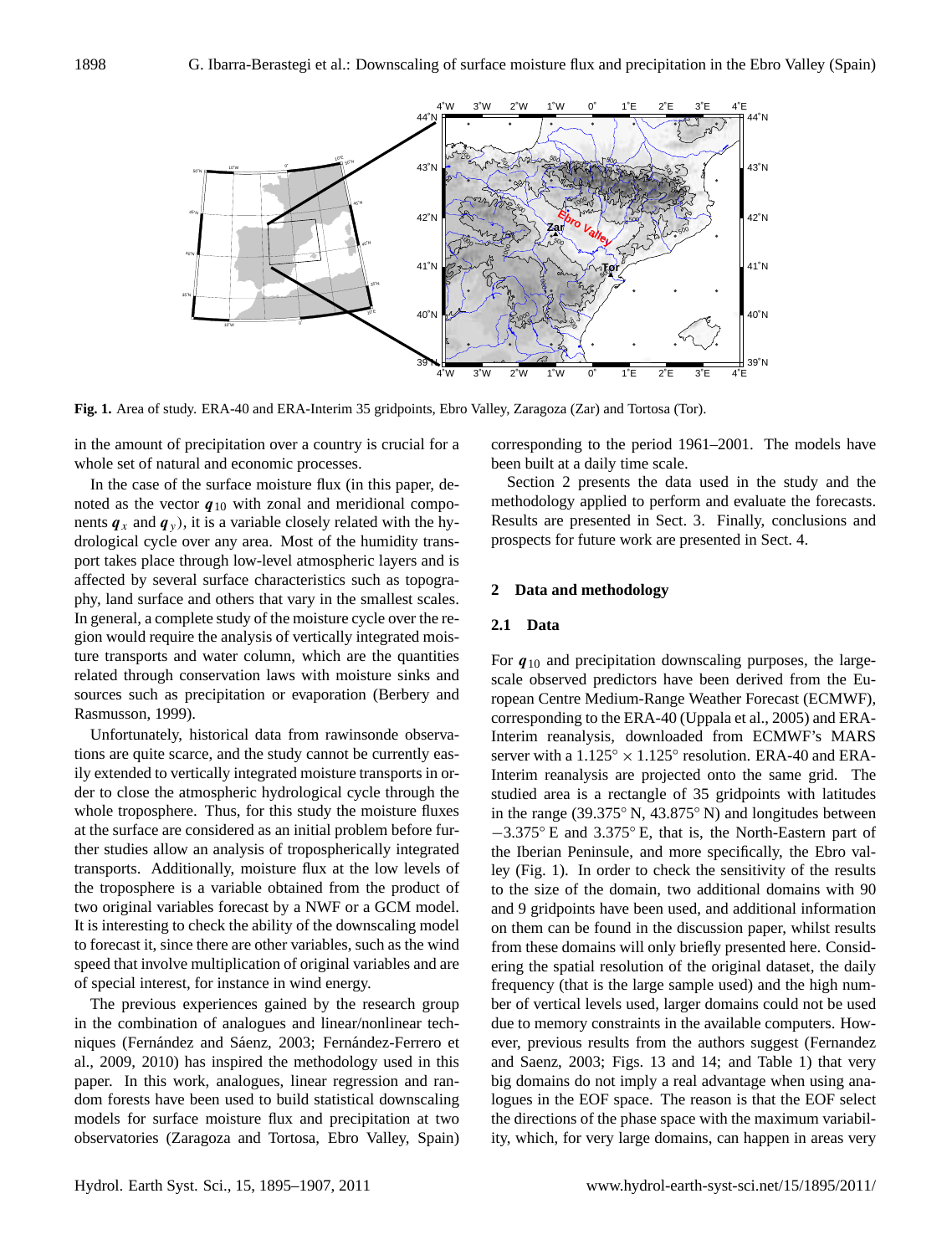|  |  |  |  |  | <b>Table 1.</b> The 79 leading EOF for ERA-40. |
|--|--|--|--|--|------------------------------------------------|
|--|--|--|--|--|------------------------------------------------|

|           |                              | Percentage of overall<br>variability in: |            |            |            |  |  |
|-----------|------------------------------|------------------------------------------|------------|------------|------------|--|--|
| Variable  | Number<br>of EOF<br>retained | All<br>retained<br>EOF                   | 1st<br>EOF | 2nd<br>EOF | 3rd<br>EOF |  |  |
| Z         | 5                            | 97.6                                     | 77.7       | 15.6       | 2          |  |  |
| T         | 5                            | 93.9                                     | 84.2       | 4.4        | 2.8        |  |  |
| U         | 7                            | 80.6                                     | 55.9       | 9.2        | 5.3        |  |  |
| V         | 7                            | 83.4                                     | 59.9       | 10.3       | 5          |  |  |
| <b>RH</b> | 28                           | 80                                       | 27.3       | 10         | 5.4        |  |  |
| MSL       | 5                            | 98.8                                     | 89.6       | 4.5        | 2.5        |  |  |
| U 10      | 7                            | 80.5                                     | 49.9       | 10.4       | 6.3        |  |  |
| V 10      | 5                            | 80                                       | 56.4       | 9.7        | 7.2        |  |  |
| T         | 5                            | 97.6                                     | 91.2       | 2.9        | 1.7        |  |  |
| D2        | 5                            | 94.6                                     | 86.4       | 3.2        | 2.2        |  |  |

remote to the placement of the observatories where the forecast is done.

The original predictors as defined in ERA-40 and ERA-Interim reanalysis grid were as follows: geopotential (Z), temperature  $(T)$ , zonal wind speed  $(U)$ , meridional wind speed  $(V)$  and relative humidity (RH) defined at the following 5 levels: 300, 500, 700, 850 and 1000 hPa, Additional variables considered were mean sea level pressure (MSL), surface pressure (SP), zonal wind speed at 10 m  $(U10)$ , meridional wind speed at  $10 \text{ m}$   $(V10)$ , temperature at  $2 \text{ m } (T2)$  and dew point temperature at  $2 \text{ m } (D2)$ . The selection of predictors is consistent with previous results of the authors regarding the optimal set of predictors (Fernandez-Ferrero et al., 2009). Finally, for all these variables at the 35 gridpoints, data were available at 00:00, 06:00, 12:00 and 18:00 GMT. That made a total of 4200 daily predictor variables in the area considered. Due to their different nature and ranges, all predictors were rescaled to have a mean of zero and a standard deviation of one (Imbert and Benestad, 2005)

With the aim to reduce the dimensionality of ERA-40 and ERA-Interim data, Empirical Orthogonal Functions (EOF) were calculated, selecting for each variable a varying number of EOF under the condition that the retained fraction of variance was at least 80 %. With this criterium, the number of EOF for each variable ranged from 5 to 28, thus notoriously reducing the number of predictors from 4200 to a final global amount of 79. These 79 leading EOF were calculated for ERA-40 (Table 1) and ERA-Interim (Table 2). The four values corresponding to the same days (00Z, 06Z, 12Z and 18Z) are considered as four samples at different times during the computation of the EOF in the same way that data with time delays is used during the computation of extended EOF (Weare and Nasstrom, 1982).

Percentage of overall variability in: Variable Number All 1st 2nd 3rd of EOF retained EOF EOF EOF retained EOF Z 5 97.6 74.7 18.2 2.2 T 5 93.7 83.8 4.4 2.9 U 7 84.5 58.2 9.7 5.5 V 7 85.8 61.2 11.2 5.3 RH 28 78.3 25.6 10.6 5.5 MSL 5 98.9 90 4.3 2.5 U10 7 86.5 56.1 13.7 6.2 V 10 5 83.3 58.7 10.4 7.6 T 2 5 97.1 90.7 3.1 1.5 D2 5 94.3 86.4 3.1 3.1

**Table 2.** The 79 leading EOF for ERA-Interim.

Surface observations at two locations (Zaragoza and Tortosa) were obtained from the European Climate Assessment (ECA) dataset <http://eca.knmi.nl> (Klein Tank et al., 2002). The variables obtained from ECA repository were temperature, relative humidity, mean sea level pressure, precipitation and wind speed and direction from which zonal and meridional components  $(U_s \text{ and } V_s)$  were computed. Mean sea level pressures at Tortosa (48 m altitude.) and Zaragoza (247 m altitude) were corrected to surface pressure (SP) by assuming that the vertical temperature profile corresponds to the adiabatic lapse rate. Combining SP with observed temperature and relative humidity, specific humidity  $(q)$  values (kg water vapour/kg air) at surface level were calculated at both locations using the Clausius-Clapeyron equation. Zonal and meridional moisture fluxes ( $q_x$  and  $q_y$  expressed as kilograms of water vapour per square meter per second) were calculated as follows:

$$
\boldsymbol{q}_x = q\rho U_s \tag{1}
$$

$$
\boldsymbol{q}_{y} = q\rho V_{s} \tag{2}
$$

where  $\rho$  represents the density of air as a function of temperature.

In Zaragoza, the meridional component of  $q_{10}$  ( $q_y$ ) accounts for 29.3 % of the overall variance associated to the  $q_{10}$  vector, while in Tortosa, the meridional component represents as much as 67.3 %. The most important values of the variables measured in Zaragoza and Tortosa can be seen in Table 3.

In a similar way as described above, (Clausius-Clapeyron followed by Eqs. (1) and (2) fed with  $U10$  and  $V10$  instead of  $U_s$  and  $V_s$ ), zonal and meridional components of  $q_{10}$  were calculated on the ERA-40 and ERA-Interim gridpoints using T2, D2, SP and  $\rho$ . For comparison purposes, zonal and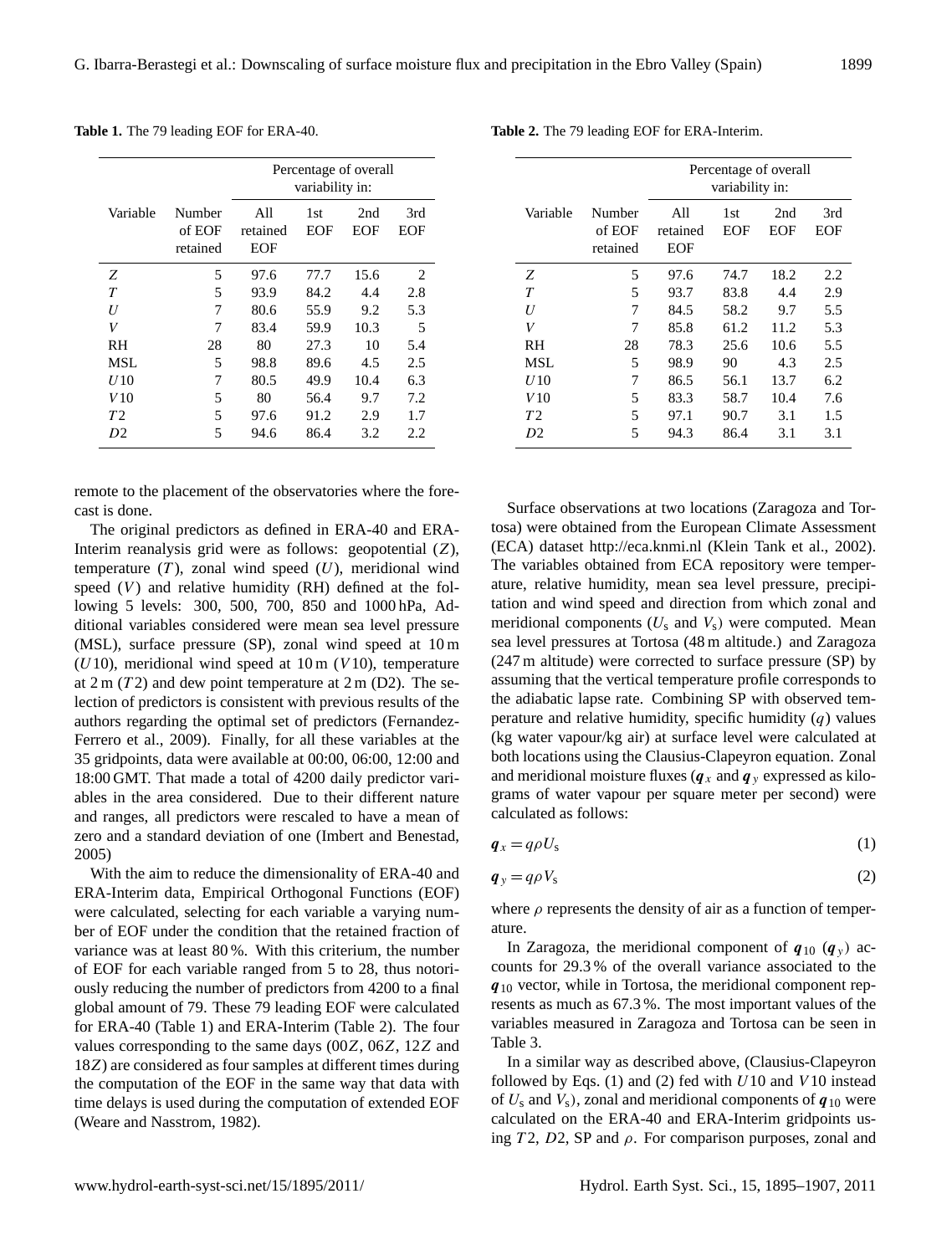|                |                                                    | Average   | 5th percentil | 95th percentil |
|----------------|----------------------------------------------------|-----------|---------------|----------------|
|                | Temp $(K)$                                         | 288.42    | 277.15        | 300.15         |
|                | Rel. Hum. (%)                                      | 64.46     | 43.00         | 91.00          |
| Zaragoza       | Prec. $(mm day-1)$                                 | 0.90      | 0.00          | 5.30           |
|                | $q_x$ (kg vapour m <sup>-2</sup> s <sup>-1</sup> ) | 0.02      | $-0.04$       | 0.07           |
|                | $q_y$ (kg vapour m <sup>-2</sup> s <sup>-1</sup> ) | $-0.01$   | $-0.05$       | 0.02           |
| <b>Tortosa</b> | Temp $(K)$                                         | 290.68    | 281.15        | 300.35         |
|                | $Rel.$ Hum. $(\%)$                                 | 66.61     | 41.00         | 89.00          |
|                | Prec. (mm)                                         | 1.55      | 0.00          | 8.30           |
|                | $q_x$ (kg vapour m <sup>-2</sup> s <sup>-1</sup> ) | $-0.0016$ | $-0.034$      | 0.03           |
|                | $q_y$ (kg vapour m <sup>-2</sup> s <sup>-1</sup> ) | 0.001     | $-0.037$      | 0.045          |

**Table 3.** Observed values in Zaragoza and Tortosa (1961–2001).

meridional components of  $q_{10}$  ( $q_x$  and  $q_y$ ) at the nearest gridpoints to Zaragoza (13.6 km away) and Tortosa (65.1 km away) were considered. The reason is that any downscaling effort on  $q_{10}$  should yield better results that the values of  $q_{10}$  as calculated from both reanalyses at the geographically closest gridpoints.

Additionally, daily precipitation data were also retrieved from Global Precipitation Climatology Project (GPCP) <http://jisao.washington.edu/data/gpcp/daily/> which provides gridded precipitation data with a  $1° \times 1°$  resolution (Huffman et al., 2001, Adler et al., 2003).

The precipitation data from the GPCP dataset (Adler et al., 2003; Huffmann et al., 2001) is used because previous studies (Lucarini et al., 2007) have already found inadequacies in precipitation data from ECMWF reanalyses. Precipitation observations are not directly assimilated during the preparation of reanalyses and therefore, they are produced by the model used in the data assimilation system. Therefore, it is better to use precipitation data from other sources like GPCP.

In the GPCP grid, the closest gridpoints to Zaragoza and Tortosa are located respectively 59 and 36 km away from the observatories. Persistence and precipitation data as given by the GPCP dataset at these two gridpoints were used as additional reference values. Again, the idea behind the use of these data is that any downscaling effort on precipitation could only be justified if better results than local persistence and/or raw GPCP data at these two nearest gridpoints were obtained. That is, it can not be assumed that observations are error free, particularly for a magnitude such as precipitation. If two different observational estimations of precipitation (ECA and GPCP) differ in a given amount, it can not be expected that a particular downscaling model could be more accurate than any of the observational datasets with respect to the other is.

# **2.2 Building the models**

The original database consisted of 14 975 daily cases spanning from 1961 through 2001 and was splitted into a training (years 1961–1996, 13 149 cases) and a test period (years 1997–2001, 1826 cases). In both the training and the test periods, daily ERA-40 and surface ECA values were available. Additionaly, for the test period ERA-Interim data were also available.

In this study, downscaling models have been built for two locations (Zaragoza and Tortosa) and three variables: zonal and meridional components of  $q_{10}$  and precipitation. The steps followed in all cases have been:

- 1. For each of the 1826 days belonging to the test dataset, the 300 nearest cases among the 13 149 days corresponding to the training database are selected. The nearest cases are those with the smallest Euclidean distance to the current case as defined in the 79-dimensional hyperspace corresponding to the historical ERA-40 data (Table 1). The reason for choosing a number of 300 analogues was to allow for a reasonable number of cases (4–5) for each of the 79 candidate predictors, thus avoiding overfitting when applying linear regression at the following regression stage.
- 2. With these 300 analogues, two downscaling regression models are built using as candidate predictors the 79 ERA-40's principal components and, as predictand, the chosen variable (any of the the two components of  $q_{10}$ ) or precipitation in Zaragoza or Tortosa). Two techniques are used to build the models: random forests (RF, with  $m = 9$  predictors) and multiple linear regression (MLR, stepwise regression).

Being 79 the number of predictors, several values of  $m$  as suggested by the literature were tested with RF:  $m = 9$  (79<sup>0.5</sup>, usually employed for classification),  $m = 26$  (79/3, usually employed for regression),  $m = 79$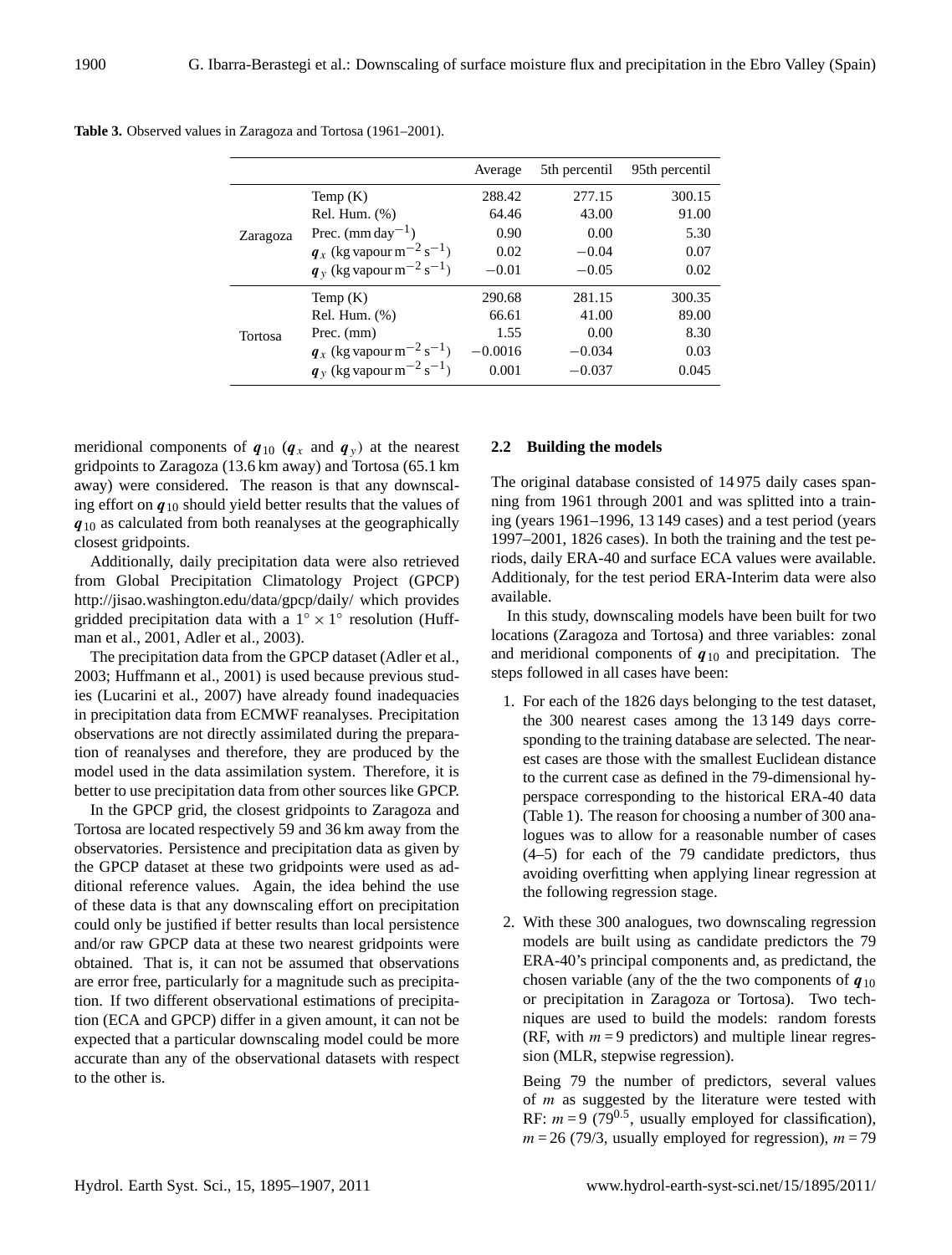plus the sequence of  $m = 10, 20, 30, 40, 50, 60, 70$ . For these ten candidate values of  $m$ , the correlation coefficients between observations and predictions were computed for all the variables and also, the most influential inputs were identified. The correlation coefficients obtained with the different candidate values of  $m$  were not different at a 95 % confidence level for all the variables studied. Also, the relevant inputs identified were the same – as could be expected from CART-based RF (Grömping, 2009) –, so for the sake of simplicity  $m = 9$ was the final value selected for this study.

At a preliminary stage of this work, several values of the number or trees were considered and it could be seen that the test set error did not decrease beyond approximately 100 trees. As suggested by the literature (Breiman, 2002; Peters et al., 2007) and since RF produces trees very rapidly, 1000 was the number of trees finally selected for all predictands. The predicted values was the average of the outputs from the 1000 trees (Breiman, 2001).

As mentioned above, two regression models for each predictand are fitted on the 300 nearest cases. In all cases, the candidate predictors are the 79 EOF from ERA-40 reanalysis and the predictand, the surface variable  $(q_x, q_y)$  or precipitation in Zaragoza or Tortosa as derived from ECA observations). One of the models is fitted using a MLR and the other using random forests. Due to the gaps in the ECA database, some historical records of the predictands corresponding to the most similar 300 days identified in the atmospheric circulation analogues (reanalysis), are not present. For this reason, regression is carried out using a set of cases in which predictors and predictand are present that typically ranges between 250 and 300. For each case belonging to the test dataset, two models (RF and MLR) are fitted in this way.

3. Using the 79 EOF corresponding to every day of the test dataset as inputs, the two models previously fitted (RF and MLR) on the 250–300 most similar historic records were used to calculate an estimated value of the chosen variable for the same day in Zaragoza or Tortosa. To test the sensitivity of both techniques (RF and MLR) to the use of ERA-40 or ERA-Interim analyses, once the two models have been fitted on ERA-40 data, both models are run with two different sets of inputs: (i) the 79 EOF from ERA-40 (models denoted as RF ERA-40 and MLR ERA-40) and (ii) the 79 EOF obtained with ERA-Interim (RF ERA-Interim and MLR ERA-Interim). Additionally, a plain average obtained from ECA values corresponding to the 250–300 most similar daily cases identified, is used to build an dditional analogue-type downscaling model (denoted as "Analogues" model).

4. Finally, as mentioned above, the most evident estimations of  $q_{10}$  and precipitation were also considered. In the case of zonal and meridional components of  $q_{10}$ ,  $(q_x, q_y)$ , the values directly calculated using ERA-40 and ERA-Interim reanalyses raw data at the geographically nearest points to Zaragoza and Tortosa. In the case of precipitation, the idea is the same but two other references were used. The first one was the GPCP satellite and rain gauge merged precipitation data set. The second one was just to consider the persistence of levels from the previous day.

It is worth mentioning that the sensitivity of this methodology to (i) the domain size and (ii) the use of "mixed EOF" (Benestad et al., 2002) instead of independent EOF, was intensivily tested. The results show that for this area of the Iberian Peninsule, changing the area covered by the domain by an order of magnitude (in  $km<sup>2</sup>$ ) does not have an important impact on results. This is due to the fact that the most influential variables used for downscaling exhibit a small spatial variability. As a consequence, using independent EOF or mixed EOF obtained from variables that do not have an important spatial variability, does not have an important effect on results either (for in-depth details, please see the discussion forum of HESS corresponding to this paper).

# **2.3 Evaluation of models**

All the models have been evaluated and intercompared using the 1826 observations corresponding to the test dataset. Being the objective of this paper to assess the overall performance of the models mentioned above, a set of statistical indicators has been chosen to compare observations and models' predictions:

- i. Correlation coefficient  $(R)$ .
- ii. Ratio of standard deviations (RSD) between observations and model's standard deviations. A good model should show values near one.
- iii. Root mean square error (RMSE).

With the aim to summarize in a visual manner models' performance according to this group of three statistical indicators (R, RSD and RMSE), Taylor diagrams (Taylor, 2001) have been plotted. Additionally, three more statistical indicators have also been considered:

- iv. Fraction of two (FA2). FA2 indicates the fraction of cases in which the ratio between observations and model's predictions falls in the range [0.5–2].
- v. Ratio of means (RM) between observations and model's averages.
- vi. Index of agreement  $D$ . In order to overcome some of the widely reported problems associated to the plain use of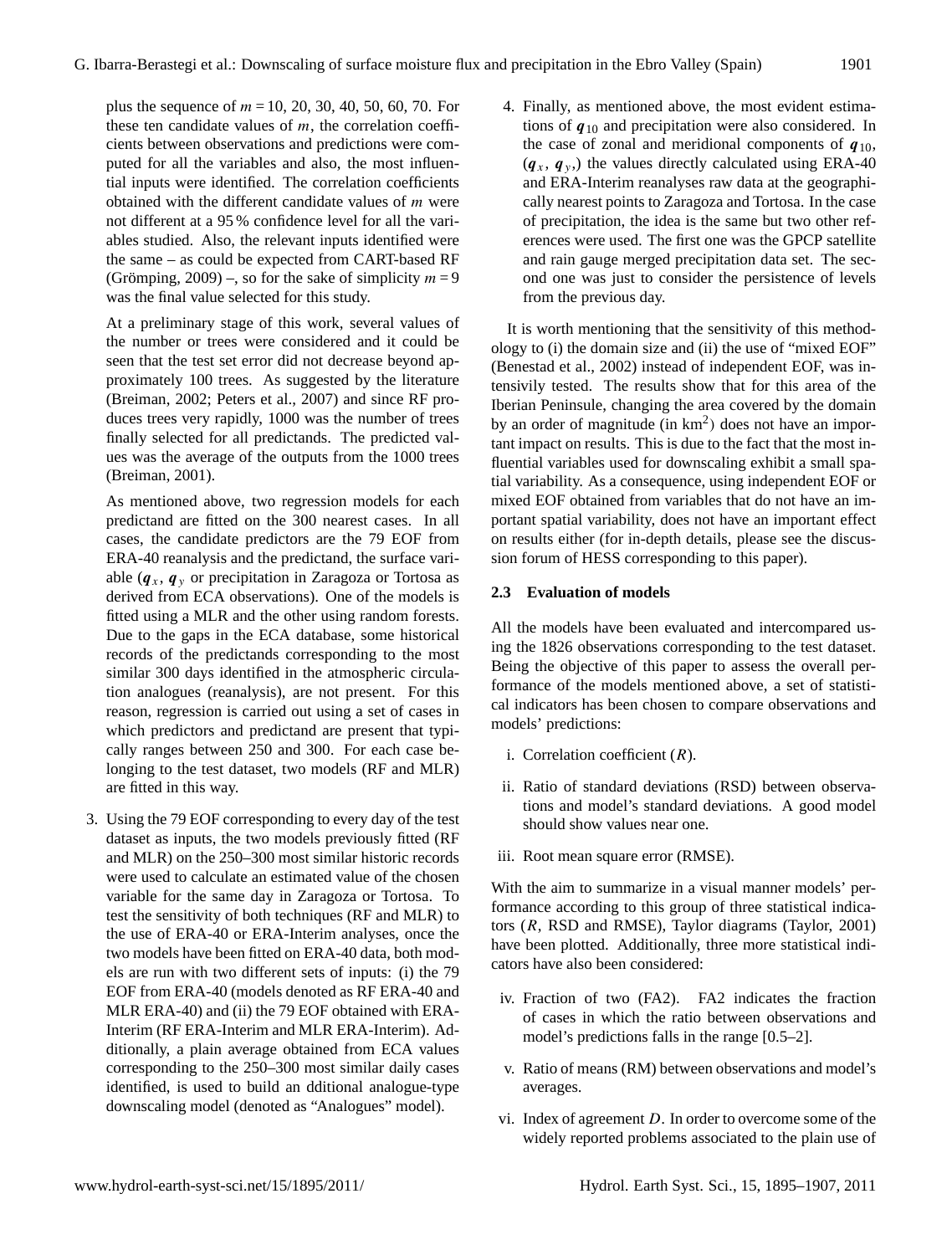

**Fig. 2.** Taylor's diagram of the models for daily zonal  $q_{10}$  in Zaragoza. 1826 test cases (1997–2001). In brackets, percentage of the overall  $q_{10}$  variability corresponding to the zonal component.

the correlation coefficient, an additional indicator called index of agreement has been proposed (Wilmott, 1981, 1982; Wilmott et al., 1985) and adopted for this study. It is an indicator of the overall agreement between model and observations that ranges between 0 and 1 (perfect model).

In all cases, bootstrap resampling (1000 samples extracted from the test data set) has been used to calculate 95 % confidence intervals corresponding to these statistical indicators. Likewise, for model intercomparison purposes, 95 % confidence intervals have also been calculated to assess differences between two models' performances as described by the set of indicators metioned above.

The relative importance of input variables is to be assessed in two different ways, depending on the nature of the model. In the case of RF models, input relevance is related to the increase of the mean square error MSE (%) due to the random permutation of the input variable's values. For linear regression models, the most important variables will be the ones that after being incorporated into the equation, are responsible for the highest increases in the overall determination coefficient  $R^2$  (Grömping, 2009). The most influential predictors with one technique or another (MLR or RF) are roughly the same, as could be expected from the literature (Grömpig, 2009).



**Fig. 3.** Taylor's diagram of the models for daily meridional  $q_{10}$  in Zaragoza. 1826 test cases (1997–2001). In brackets, percentage of the overall  $q_{10}$  variability corresponding to the meridional component.

## **3 Results**

The main results can be seen in Tables 4–5 and Figs. 2–7. In both locations (Zaragoza and Tortosa) models' best performance for precipitation ( $R \sim 0.5$ ) are notoriously poorer than for any of the two components of  $q_{10}$  ( $R \sim [0.8, 0.85]$ ). The reason for this is that the nature of precipitation is much more intermitent and dependent of very local factors than in the case of  $q_{10}$ .

It is worth mentioning that models fitted with ERA-40, when they are fed with ERA-Interim data, experiment a deterioration in performance which is more evident in analogues followed by MLR. In the case of analogues+RF, the degradation is much smaller being a reasonable option for the future fitting RF models on ERA-40 data (covers the period from mid-1957 to mid-2002) and use them with the more recently available ERA-Interim (from 1989 onwards). For zonal and meridional components of  $q_{10}$  at both locations, the comparison of the downscaling using raw ERA-40 or ERA-Interim data at the nearest gridpoints, indicates that ERA-Interim values tend to be more accurate than those yielded by ERA-40. The lack of continuity between both reanalyses suggests that the procedures and algorithms used in ERA-Interim provide a better description of at least  $q_{10}$ . Even though they perform worse than RF ERA-40 and MLR ERA40 models, both reanalyses' direct outputs yield reasonable estimates of  $q_{10}$ , particularly for the meridional component. The overall performance of raw ERA-Interim predictions, particularly, in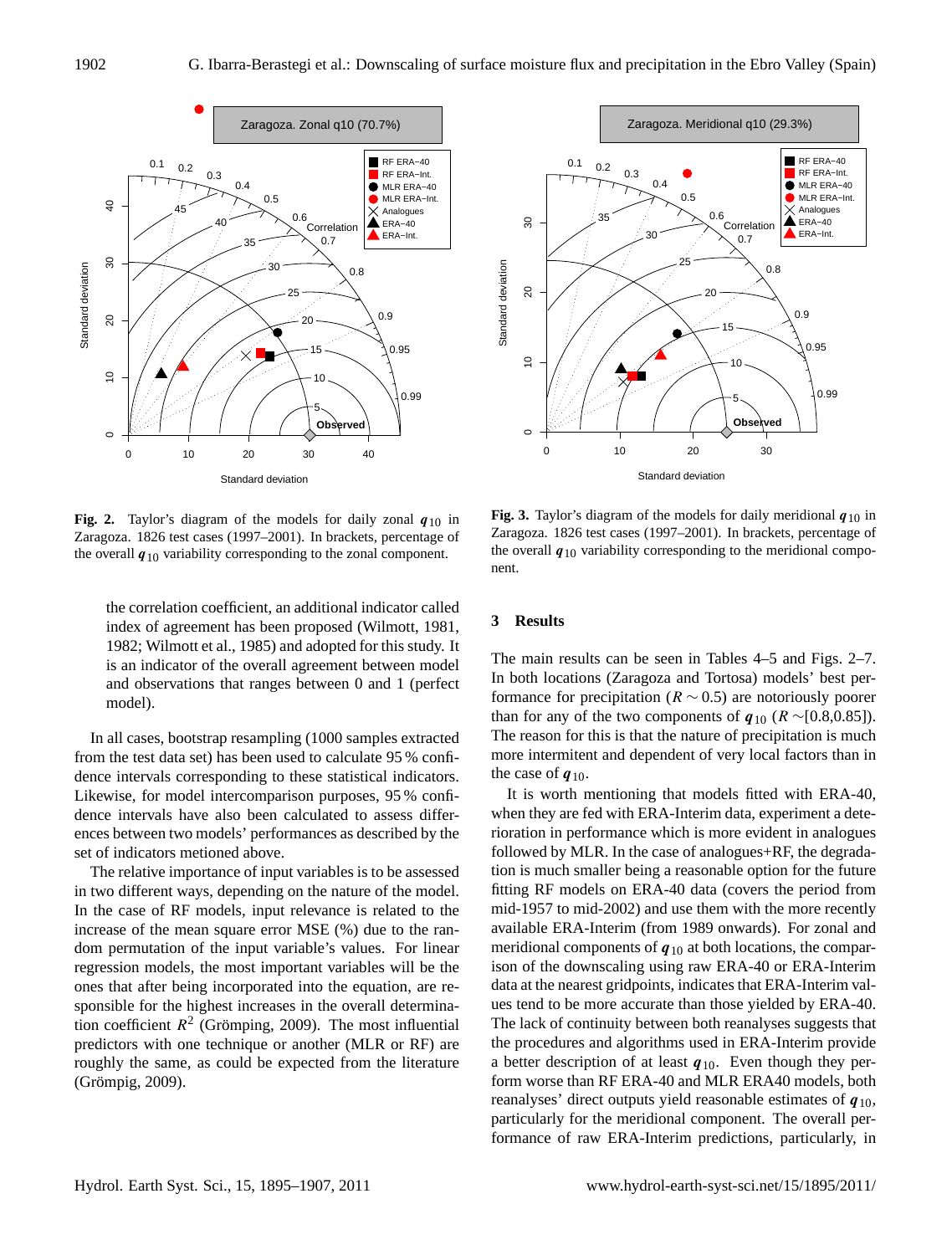|          |                                  |                  | RF<br><b>ERA-40</b> | RF<br>ERA-Interim | <b>MLR</b><br><b>ERA-40</b> | <b>MLR</b><br>ERA-Interim | Analogues | ERA-40*/<br>$GPCP**$ | ERA-Interim*/<br>Persistence** |
|----------|----------------------------------|------------------|---------------------|-------------------|-----------------------------|---------------------------|-----------|----------------------|--------------------------------|
|          | Zonal $q_{10}$ <sup>*</sup>      | $\boldsymbol{R}$ | 0.86                | 0.84              | 0.81                        | 0.20                      | 0.82      | 0.46                 | 0.61                           |
|          |                                  | <b>RSD</b>       | 0.90                | 0.87              | 1.01                        | 1.93                      | 0.79      | 0.40                 | 0.50                           |
|          |                                  | <b>RMSE</b>      | 16.35               | 17.89             | 19.41                       | 61.80                     | 18.42     | 27.56                | 24.72                          |
|          |                                  | FA <sub>2</sub>  | 0.70                | 0.66              | 0.63                        | 0.35                      | 0.63      | 0.28                 | 0.36                           |
|          |                                  | RM               | 1.46                | 1.54              | 1.40                        | 2.21                      | 1.45      | 0.54                 | 0.62                           |
|          |                                  | D                | 0.74                | 0.71              | 0.70                        | 0.38                      | 0.69      | 0.37                 | 0.47                           |
|          | Meridional $q_{10}$ <sup>*</sup> | $\boldsymbol{R}$ | 0.85                | 0.82              | 0.78                        | 0.46                      | 0.82      | 0.75                 | 0.82                           |
| ZARAGOZA |                                  | <b>RSD</b>       | 0.62                | 0.58              | 0.93                        | 1.70                      | 0.52      | 0.55                 | 0.77                           |
|          |                                  | <b>RMSE</b>      | 14.59               | 15.39             | 15.65                       | 37.62                     | 16.00     | 21.40                | 17.48                          |
|          |                                  | FA <sub>2</sub>  | 0.56                | 0.53              | 0.57                        | 0.35                      | 0.53      | 0.34                 | 0.53                           |
|          |                                  | RM               | 0.78                | 0.83              | 1.01                        | 1.25                      | 0.86      | 0.14                 | 0.32                           |
|          |                                  | D                | 0.68                | 0.65              | 0.70                        | 0.47                      | 0.63      | 0.55                 | 0.66                           |
|          |                                  | $\boldsymbol{R}$ | 0.55                | 0.43              | 0.47                        | 0.15                      | 0.53      | 0.38                 | 0.16                           |
|          | Precipitation**                  | <b>RSD</b>       | 0.33                | 0.37              | 0.68                        | 1.20                      | 0.26      | 1.17                 | 1.00                           |
|          |                                  | <b>RMSE</b>      | 2.97                | 3.10              | 3.13                        | 5.12                      | 3.05      | 4.24                 | 4.43                           |
|          |                                  | FA <sub>2</sub>  | 0.08                | 0.08              | 0.07                        | 0.05                      | 0.09      | 0.05                 | 0.03                           |
|          |                                  | RM               | 0.66                | 1.13              | 1.48                        | 2.56                      | 0.80      | 2.02                 | 1.00                           |
|          |                                  | $\boldsymbol{D}$ | 0.60                | 0.45              | 0.52                        | 0.32                      | 0.53      | 0.49                 | 0.51                           |

**Table 4.** Models' results in Zaragoza when applied to the 1826 cases corresponding to the test dataset (1997–2001).

**Table 5.** Models' results in Tortosa when applied to the 1826 cases corresponding to the test dataset (1997–2001).

|                |                                  |                  | RF<br><b>ERA-40</b> | RF<br>ERA-Interim | <b>MLR</b><br><b>ERA-40</b> | <b>MLR</b><br>ERA-Interim | Analogues | ERA-40*/<br>GPCP** | ERA-Interim*/<br>Persistence** |
|----------------|----------------------------------|------------------|---------------------|-------------------|-----------------------------|---------------------------|-----------|--------------------|--------------------------------|
|                | Zonal $q_{10}$ <sup>*</sup>      | $\boldsymbol{R}$ | 0.80                | 0.75              | 0.71                        | 0.13                      | 0.76      | 0.53               | 0.55                           |
|                |                                  | <b>RSD</b>       | 0.63                | 0.55              | 0.83                        | 1.60                      | 0.55      | 0.76               | 0.72                           |
|                |                                  | <b>RMSE</b>      | 12.12               | 13.37             | 13.88                       | 34.14                     | 13.31     | 18.99              | 18.58                          |
|                |                                  | FA <sub>2</sub>  | 0.49                | 0.41              | 0.48                        | 0.24                      | 0.45      | 0.34               | 0.34                           |
|                |                                  | RM               | 0.90                | 0.68              | 1.02                        | 0.53                      | 1.48      | $-2.26$            | $-2.35$                        |
|                |                                  | D                | 0.65                | 0.59              | 0.63                        | 0.35                      | 0.60      | 0.50               | 0.49                           |
|                | Meridional $q_{10}$ <sup>*</sup> | $\boldsymbol{R}$ | 0.83                | 0.79              | 0.77                        | 0.22                      | 0.79      | 0.71               | 0.74                           |
|                |                                  | <b>RSD</b>       | 0.93                | 0.82              | 1.02                        | 1.70                      | 0.82      | 0.66               | 0.79                           |
| <b>TORTOSA</b> |                                  | <b>RMSE</b>      | 12.71               | 13.87             | 15.47                       | 40.51                     | 14.31     | 16.30              | 15.65                          |
|                |                                  | FA <sub>2</sub>  | 0.65                | 0.57              | 0.57                        | 0.30                      | 0.60      | 0.46               | 0.52                           |
|                |                                  | RM               | 1.02                | 0.73              | 0.48                        | $-1.12$                   | 2.61      | $-0.14$            | $-0.61$                        |
|                |                                  | D                | 0.76                | 0.70              | 0.70                        | 0.39                      | 0.71      | 0.61               | 0.66                           |
|                |                                  | $\boldsymbol{R}$ | 0.49                | 0.40              | 0.46                        | 0.21                      | 0.50      | 0.33               | 0.26                           |
|                | Precipitation**                  | <b>RSD</b>       | 0.41                | 0.47              | 0.75                        | 1.50                      | 0.34      | 0.75               | 1.00                           |
|                |                                  | <b>RMSE</b>      | 4.70                | 4.96              | 5.05                        | 9.20                      | 4.72      | 5.56               | 6.54                           |
|                |                                  | FA <sub>2</sub>  | 0.07                | 0.06              | 0.06                        | 0.03                      | 0.07      | 0.03               | 0.02                           |
|                |                                  | <b>RM</b>        | 0.74                | 1.34              | 1.50                        | 3.31                      | 0.94      | 1.38               | 1.00                           |
|                |                                  | D                | 0.61                | 0.43              | 0.53                        | 0.29                      | 0.53      | 0.52               | 0.55                           |

the meridional component of  $q_{10}$  at Zaragoza and Tortosa, compares well with that obtained by analogues. Zaragoza (13.6 km) is closer than Tortosa (65.1 km) to its corresponding nearest gridpoint and this can explain why results at Zaragoza are somewhat better than those at Tortosa.

Analyzing in detail the downscaling of  $q_{10}$  in Zaragoza, it can be seen that RF ERA-40 gives the best results with values of  $R$  of 0.86 (zonal) and 0.85 (meridional). However, the comparison with MLR-ERA40 (Table 4) indicates only a marginal improvement in favour of RF ERA-40. For the zonal component of  $q_{10}$  (70.7% of variance), R, RMSE, FA2, and D skill scores exhibit better values with RF ERA-40 model than with MLR ERA-40. RM values are not different at a 95 % confidence level while RSD is closer to 1 for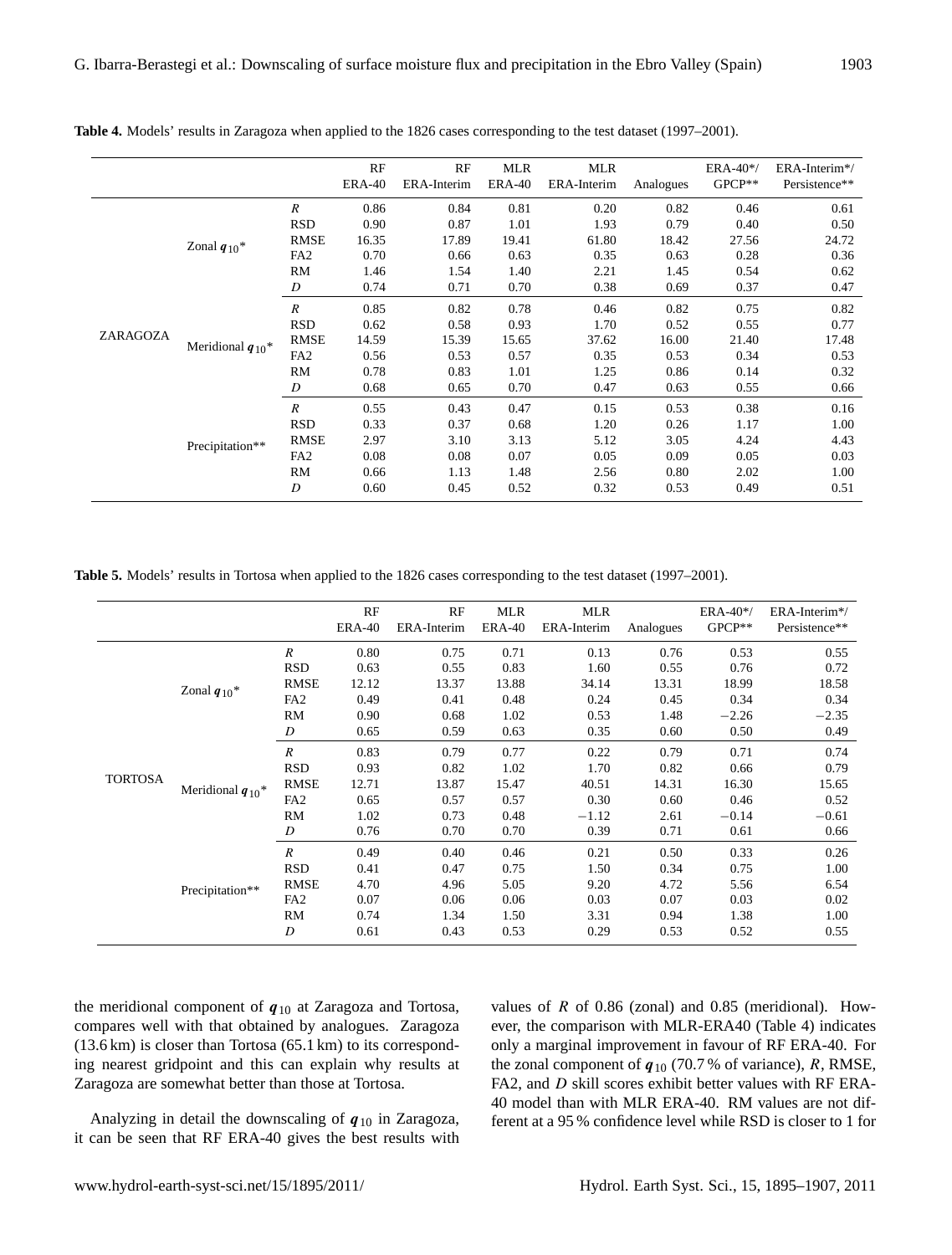

**Fig. 4.** Taylor's diagram of the models for daily precipitation in Zaragoza. 1826 test cases (1997–2001).

MLR ERA-40 (Fig. 2). In the case of the meridional component of  $q_{10}$  (29.3% of variance), RMSE, RM and D are not different at a 95 % confidence level, while RSD and RM are better for the linear MLR ERA40 model. Only the correlation coefficient is higher for RF ERA-40 (Fig. 3).

In the case of the zonal component of  $q_{10}$  in Tortosa (Fig. 4) (Table 5), RF ERA-40 and MLR ERA-40 at a 95 % confidence level do not have different values of FA2, RM, and D. R and RMSE are better for RF ERA-40 while MLR ERA-40 has got a better RSD indicator. For the meridional component of  $q_{10}$ , (Fig. 5) (Table 5), RF ERA40 slightly outperforms MLR ERA40 in all the statistical indicators, except for RSD. In all the cases mentioned above, it can be seen that analogues only have a little worse performance when compared with RF ERA-40 and MLR ERA-40. Therefore, it can be concluded that obtaining analogues represents the most efficient step in the model building process and accounts for the most important part of the goodnes of fit. Using RF or MLR at a next stage adds a much smaller improvement. The employment at this second stage of RF, a recently developed machine learning algorithm intended to deal with highly non linear mechanisms like the ones known to be involved in atmospheric processes, does not represent a net improvement when compared with the classical MLR model.

The most influential variables in the downscaling of  $q_{10}$  at both locations, have been identified, as mentioned above, by computing the increase (%) of MSE due to the permutation of their data when acting as inputs for the RF. In the 1826 RF models fitted, the most frequently selected as influential



**Fig. 5.** Taylor's diagram of the models for daily zonal  $q_{10}$  in Tortosa. 1826 test cases (1997–2001). In brackets, percentage of the overall  $q_{10}$  variability corresponding to the zonal component.

inputs have been the first EOF of V 10, the first EOF of T2 and the first and second EOF of D2 The interpretation is as follows. As can be seen in  $q_{10}$  roses at both locations (not shown) the direction of  $q_{10}$  at both locations is mainly zonal. The meridional component of surface  $q_{10}$  affects moisture fluxes due to the fact that meridionally flowing air must cross mountain ranges over central Iberian Peninsula, thus suffering a strong Föhn effect. Similarly, warmer air leads to a higher moisture flux as explained by the Clausius-Clapeyron equation. The variability in the dew-point temperature enclosed in the two leading EOF reflect the main temporal (1st EOF) and spatial changes (2nd EOF) of the humidity in the air.

Regarding precipitation at both locations, for RF ERA-40, MLR ERA-40 and analogues, the statistical indicators R, RMSE and FA2 do not differ at a 95 % confidence level. In both locations, the model of analogues can represent better the observed mean, MLR ERA-40 exhibits the best RSD and RF ERA-40 has the best  $D$  value. Therefore, it can be concluded that, if globally considered, RF ERA-40 and MLR ERA-40 models do not represent any significant improvement over the plain use of analogues (Tables 4–5). At both locations, these three models outperform GPCP predictions and also persistence. The results are similar to those found in the literature (see Introduction) and all models tend to underpredict extreme values (please, see discussion forum on HESS website). The most important input variables for precipitation downscaling have been the first EOF of relative humidity RH, the first EOF of meridional wind speed V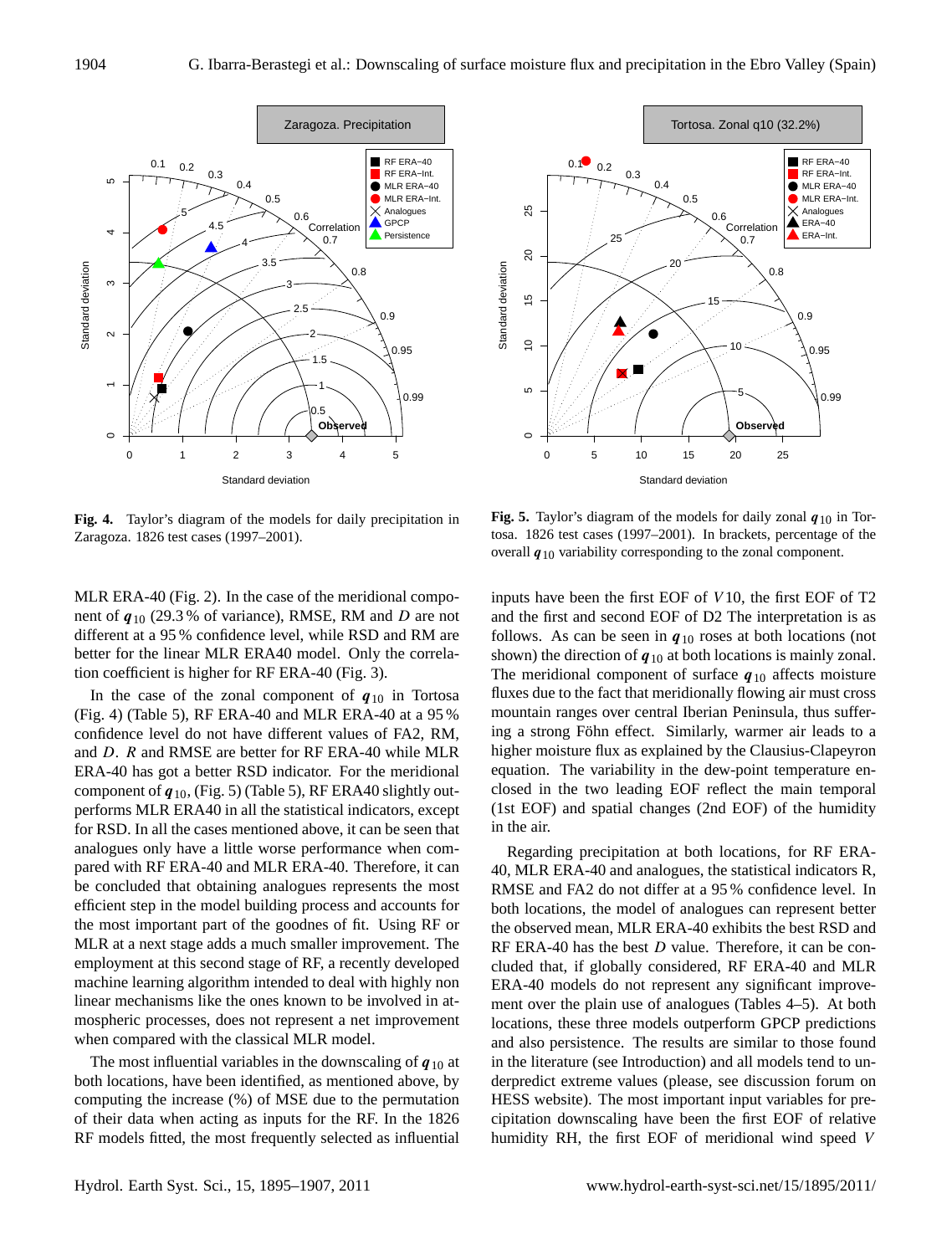

**Fig. 6.** Taylor's diagram of the models for daily meridional  $q_{10}$  in Tortosa. 1826 test cases (1997–2001). In brackets, percentage of the overall  $q_{10}$  variability corresponding to the meridional component.

and the second EOF of dew-point temperature D2. Similarly, precipitation depends on the availability of moisture and the saturation of air (leading EOF of relative humidity), the direction (northern/southern) from which the air flows (1st EOF of  $V$ ) and local effects accounted for by the second EOF of D2.

#### **4 Conclusions and future outlook**

The results of the statistical downscaling carried out for  $q_{10}$ and precipitation indicate that analogues represent a powerful and at the same time, easy-to-use tool. In most cases, their results outperform raw predictions derived from reanalysis data (ERA-40, ERA-Interim and GPCP) at the nearest gridpoints or persistence of daily precipitation. Incorporating a second regression stage represents a clear though not overwhelming improvement. However, using at this second stage either a classical linear model or a more sophisticated tool like RF, does not make a net difference. As mentioned in the Introduction, similar effects with other nonlinear techniques like NN have been described in the literature. The explanation for this may lay in the fact that the combination of a great number of highly nonlinear mechanisms involved in the downscaling might result in a linearization of the overall effect. A further explanation already pointed out in the literature (Zorita and Von Storch, 1999) might be that most of the overall nonlinearity involved, has been already captured and described at the stage of the selection of analogues. As a conclusion, the combination of two techniques which are quite easy to use and implement like analogues and multi-



**Fig. 7.** Taylor's diagram of the models for daily precipitation in Tortosa. 1826 test cases (1997–2001).

ple linear regression, can be the best compromise between accuracy and simplicity in similar downscaling problems. However, an important shortcome of MLR is the lack of continuty between ERA-40 and ERA-Interim which introduces a heavy degradation in model's performance, thus not making possible the use of an important set of historical records and learning periods, currently available only as ERA-40. Instead, RF models fitted on ERA-40 data and fed with ERA-Interim, experiment a much smaller deterioration. The reason might be that MLR models heavily rely on the coefficients of an equation and the differences between ERA-40 and ERA-Interim input data tend to be amplified by the values of the coefficientes. However, the nature of the regression with RF is different and is based on CART where homogeneous areas in the final leafs are sought as the trees split at the different stages. In this sense, it can be expected that similar homogeneous areas can be described either using ERA-40 or ERA-Interim EOF (Tables 1–2) as inputs, since leading EOF from both reanalysis are likely to be describing the same physical effects on the studied area. Anyway, before considering it as definitive, this result should be confirmed for other variables, since it might happen that it cannot be generalized to other cases with, for instance, larger biases, as could happen when using GCM output in a perfect-prog approach

Further research is currently being carried out by this group in two directions: (i) to find a relationship between ERA-Interim reanalysis and moisture flux at several locations on the Ebro Valley but at different upper levels (ii) to apply the methodology followed so far to other variables involved in the water cycle.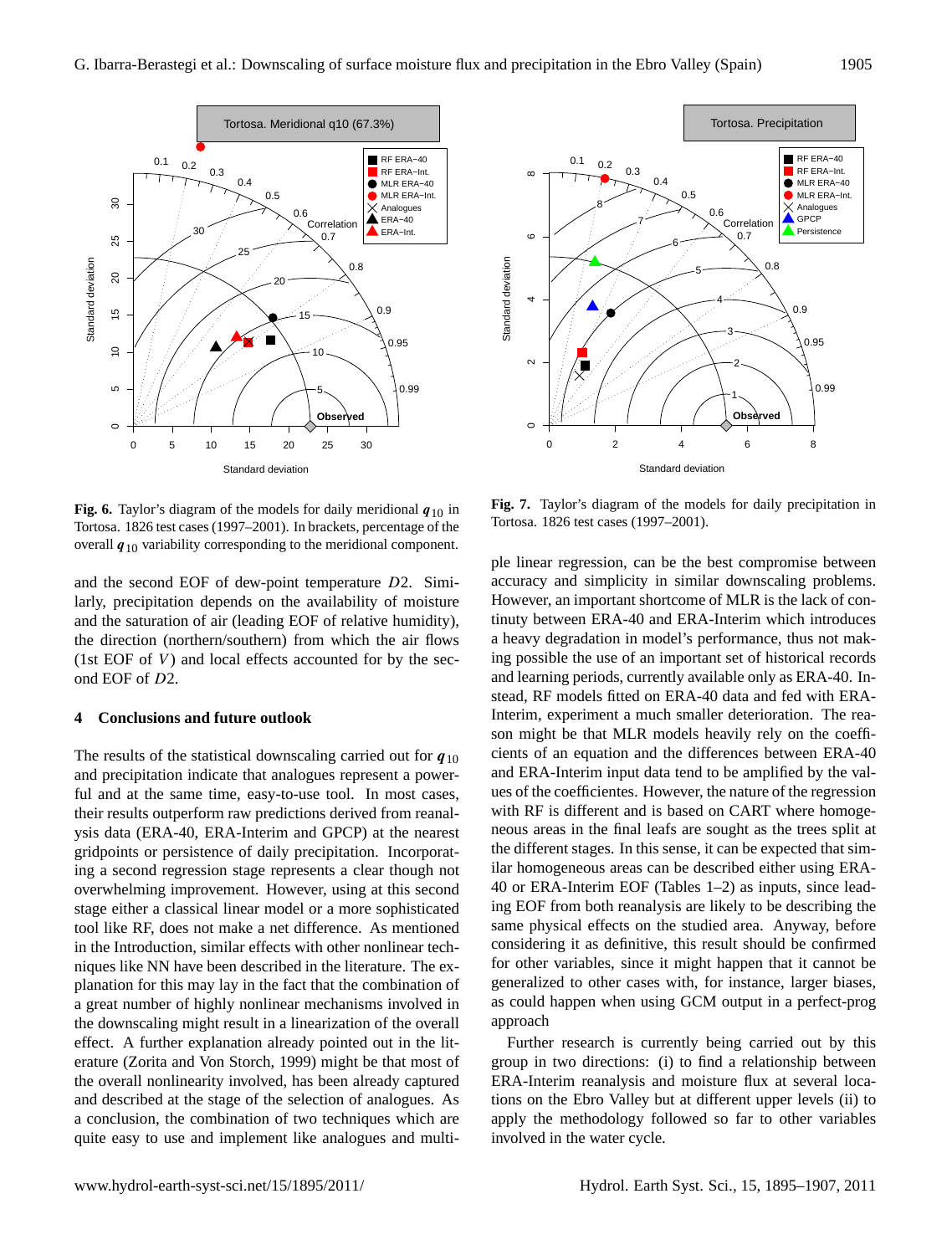All the calculations have been carried out using the freely available software R (R core development team, 2009) and apart from the core module, four specific packages have been used: (i) "FactoMineR" for calculation of EOF (Husson et al., 2008), (ii) "MASS" for multiple linear regression (Venables and Ripley, 2002), (iii) "randomForest" for RF (Liaw and Wiener, 2002) and (iv) "plotrix" for Taylor diagrams (Lemon, 2006).

*Acknowledgements.* The authors wish to thank the National R+D+I Plan, Spanish Ministry of Science and Innovation (CGL2008- 03321/CLI, MORECIP project) and the Basque Government (CTP10-03 PYNATEO and ITSAEUS-II projects) for funding this work. Surface observational data were obtained from [http://eca.knmi.nl.](http://eca.knmi.nl) The authors also thank the ECMWF for granting access to reanalysis and operational data through the MARS archive system by means of the special project SPESIPRA. The 1DD precipitation data were provided by the NASA/Goddard Space Flight Center's Laboratory for Atmospheres, which develops and computes the 1DD as a contribution to the GEWEX Global Precipitation Climatology Project. We would also like to express our gratitude to Benestad and two anonymous revieweres for their insightful comments which have contributed to improve this paper.

Edited by: N. Verhoest

#### **References**

- Adler, R. F., Huffman, G. J., Chang, A., Ferraro, R., Xie, P., Janowiak, J., Rudolf, B., Schneider, U., Curtis, S., Bolvin, D., Gruber, A., Susskind, J., Arkin, P., Nelkin, E.: The Version 2 Global Precipitation Climatology Project (GPCP) Monthly Precipitation Analysis (1979–Present), J. Hydrometeor., 4, 1147– 1167, 2003.
- Benestad, R. E.: A Simple Test for Changes in Statistical Distributions, Eos, 89(41), 389–390, 2008.
- Benestad, R. E.: Downscaling Precipitation Extremes: Correction of Analog Models through PDF Predictions', Theor. Appl. Clim., 100(1), 1–21, [doi:10.1007/s00704-009-0158-1,](http://dx.doi.org/10.1007/s00704-009-0158-1) 2010.
- Benestad, R. E., Førland, E. J., and Hanssen-Bauer, I.: Empirically downscaled temperature scenarios for Svalbard, Atmos. Sci. Lett., 3(2–4), 71–93, [doi:10.1006/asle.2002.0051,](http://dx.doi.org/10.1006/asle.2002.0051) 2002.
- Berbery, E. H. and Rasmusson, E. M.: Mississippi moisture budgets on regional scales, Mon. Weather Rev., 127, 2654–2673, 1999.
- Breiman, L.: Random forests, Mach. Learn., 45, 5–32, 2001.
- Breiman, L.: Manual on setting up, using, and understanding random forests v3.1, available at: [http://oz.berkeley.edu/users/](http://oz.berkeley.edu/users/breiman/Using_random_forests_V3.1.pdf) [breiman/Using](http://oz.berkeley.edu/users/breiman/Using_random_forests_V3.1.pdf)\_random\_forests\_V3.1.pdf (last access: 18 February 2011), 2002.
- Breiman, L., Friedman, J. H., Olshen, R. A., and Stone, C. J.: Classification and Regression Trees. Monterey, CA: Wadsworth. Wadsworth Statistics/Probability Series, Wadsworth Advanced Books and Software, Belmont, CA, 1984.
- Cavazos, T.: Using Self-Organizing Maps to investigate extreme climate events: an application to wintertime precipitation in the Balkans, J. Clim., 13, 1718–1732, 2000.
- Cavazos, T. and Hewitson, B. C.: Performance of NCEP–NCAR reanalysis variables in statistical downscaling of daily precipitation, Clim. Res., 28, 95–107, 2005.
- Davy, J. R., Woods, M. J., Russelll, C. J., and Coppin, P. A.: Statistical downscaling of wind variability from meteorological fields, Bound.-Lay. Metorol., 135, 161–175, 2010.
- Eccel, E., Ghielmi, L., Granitto, P., Barbiero, R., Grazzini, F., and Cesari, D.: Prediction of minimum temperatures in an alpine region by linear and non-linear post-processing of meteorological models, Nonlin. Processes Geophys., 14, 211–222, [doi:10.5194/npg-14-211-2007,](http://dx.doi.org/10.5194/npg-14-211-2007) 2007.
- Fernández, J. and Sáenz, J.: Improved field reconstruction with the analog method: Searching the CCA space, Clim. Res., 24, 199– 213, 2003.
- Fernandez, J., Sáenz, J., and Zorita, E.: Analysis of wintertime atmospheric moisture transport and its variability over southern Europe in the NCEP Reanalyses, Clim. Res., 23, 195–215, 2003.
- Fernández-Ferrero, A., Sáenz, J., Ibarra-Berastegi, G., and Fernández, J.: Evaluation of statistical downscaling in short range precipitation forecasting, Atmos. Res., 94, 448–461, 2009.
- Fernández-Ferrero, A., Sáenz, J., and Ibarra-Berastegi, G.: Comparison of the performance of different analogue-based Bayesian probabilistic precipitation forecasts over Bilbao, Mon. Weather. Rev., 138, 3107–3119, 2010.
- Gimeno, L., Nieto, R., and Trigo, R. M.: Where does the Iberian Peninsula moisture come from? An answer based on a Lagrangian approach, J. Hydrometeor., 11, 421–436, 2010.
- Grömping, U.: Variable Importance Assessment in Regression: Linear Regression versus Random Forest, Amer. Stat., 63, 308- 319, 2009.
- Hamill, T. M. and Whitaker, J. S.: Probabilistic Quantitative Precipitation Forecasts Based on Reforecast Analogs: Theory and Application, Mon. Weather Rev., 134, 3209–3229, 2006.
- Hastie, T., Tibshirani, R., and Friedman, J.: The elements of statistical learning. Data mining, inference and prediction, Springer, 2001.
- Huffman, G. J., Adler, R. F., Morrissey, M., Bolvin, D. T., Curtis, S., Joyce, R., McGavock, B., and Susskind, J.: Global precipitation at one-degree daily resolution from multi-satellite observations, J. Hydrometeor., 2, 36–50, 2001.
- Husson, F., Josse, J., Le, S., and Mazet, J.: FactoMineR: factor analysis and data mining with R, R package version 1.10., available at: [http://factominer.free.fr,](http://factominer.free.fr) [http://www.agrocampus-rennes.fr/](http://www.agrocampus-rennes.fr/math) [math](http://www.agrocampus-rennes.fr/math) (last access: 18 February 2011), 2008.
- Huth, R.: Statistical downscaling of daily temperature in Central Europe, J. Climate, 15, 1731–1742, 2002.
- Huth, R.: Downscaling of humidity variables: a search for suitable predictors and predictands, Int. J. Climatol., 25(2), 243–250, 2005.
- Huth, R., Kliegrova, S., and Metelka, L.: Non-linearity in statistical downscaling: does it bring any improvement for daily temperature in Europe?, Int. J. Climatol., 28, 465–477, 2008.
- Hurrell, J. W.: Decadal trends in the North Atlantic Oscillation: regional temperatures and precipitation, Science, 269, 676–679, 1995.
- Imbert, A. and Benestad, R. E.: An improvement of analog model strategy for more reliable local climate change scenarios, Theor. Appl. Clim., 82, 245–255, [doi:10.1007/s00704-005-](http://dx.doi.org/10.1007/s00704-005-0133-4) [0133-4,](http://dx.doi.org/10.1007/s00704-005-0133-4) 2005.
- Ishwaran, H.: Variable Importance in Binary Regression Trees and Forests, Electronic Journal of Statistics, 1, 519–537, 2007.
- Klein Tank, A. M. G., Wijngaard, J. B., Können, G. P., Böhm, R.,